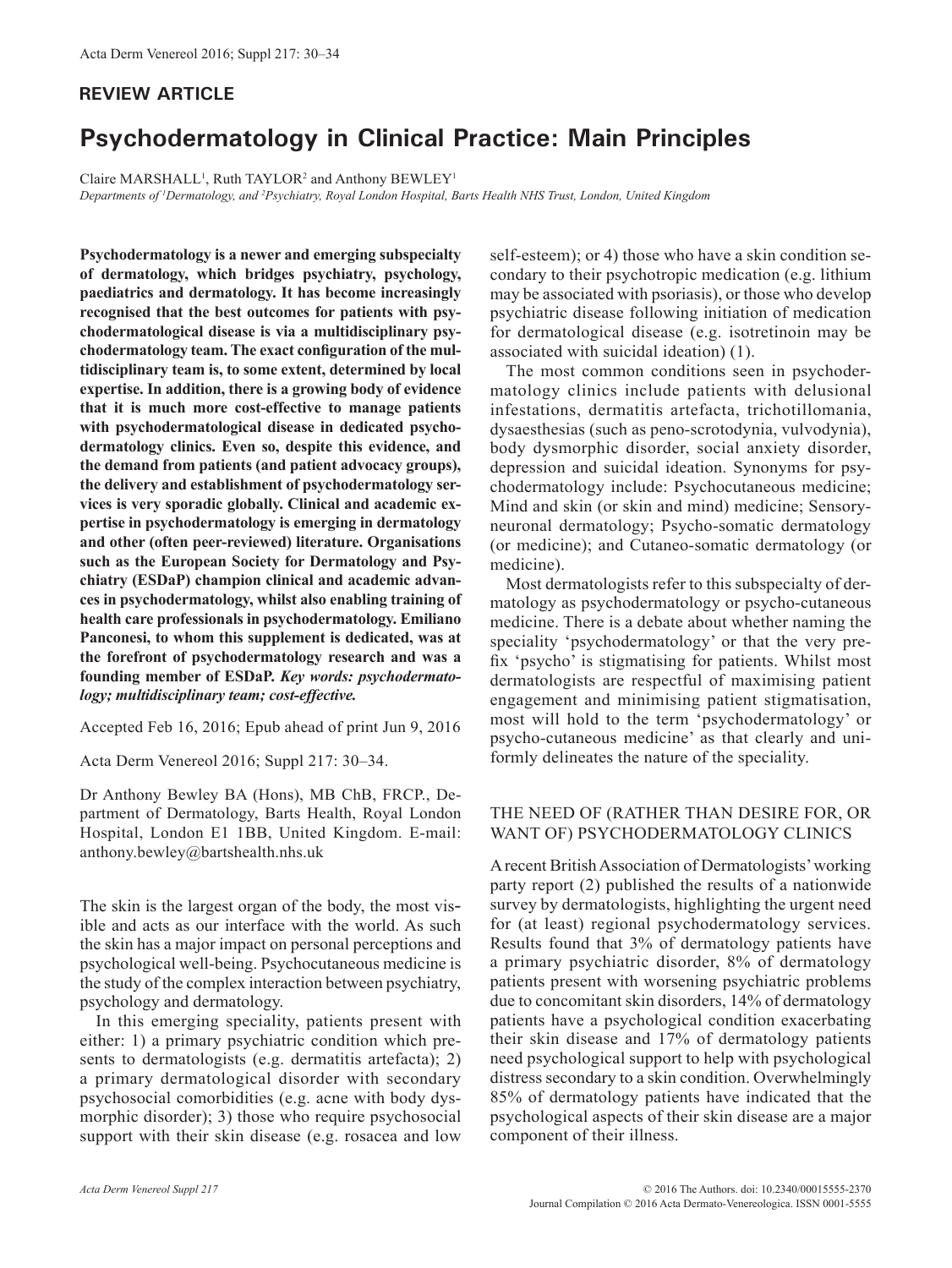A population-based cohort looking at depression, anxiety and suicidality in 149,998 psoriasis patients and 766,950 patients without psoriasis showed an increased risk of all these diagnoses amongst those patients with psoriasis (3). The timing of flares of psoriasis to emotional stress indicates a relationship between the nervous and immune systems. For patients who live with cutaneous diseases such as psoriasis, psychological stress is known to act via the hypothalamic-pituitary-adrenal axes causing an increase in inflammatory mediators, activation of the sympathetic nervous system causing a dysfunctional adrenergic response and distribution of leucocytes, stimulation of neuronal growth and changes in neuropeptide and neurotrophin expression (4).

Patients with chronic inflammatory diseases such as psoriasis process facial expressions such as disgust which differs for age-matched controls. In this study functional magnetic resonance imaging (fMRI) showed smaller signal responses in the bilateral insular cortex in those with psoriasis and this was not confined to those with the most treatment-resistant psoriasis. It is theorised that patients have adapted this coping mechanism to protect themselves from disgusted facial expressions of others, related to their psoriasis (5). Having an inflammatory skin disorder such as atopic dermatitis or psoriasis in childhood with high systemic levels of IL-6 is associated with an increased risk of developing depression and psychosis as a young adult (6). A recent systematic review of 14 trials looking at the use of non-steroidal anti-inflammatory drugs and cytokine inhibitors showed that anti-inflammatory treatment reduces depressive symptoms compared to placebo (7). Therefore, it is not surprising that treatment of an inflammatory disorder such as psoriasis with an anti-TNF alpha blocker such as adalimumab, positively affects the psychosocial aspects and quality of life of a patient (8).

# THE PSYCHODERMATOLOGY MULTIDISCIP-LINARY TEAM

In a general dermatology clinic, an untrained dermatologist is usually unequipped to manage patients with psychocutaneous disease without a psychodermatology team. The psychodermatology multi-disciplinary team (pMDT) has been identified as a successful (and costeffective) way to manage this group of patients (9). The pMDT includes a dermatologist, a psychiatrist and/or a psychologist, with additional support from dermatology specialist nurses, child and adolescent mental health specialists, paediatricians, geriatricians and older age psychiatrists, social workers, trichologists, primary care physicians, child and/or vulnerable adult protection teams, patient advocacy and support groups.

#### PSYCHODERMATOLOGY CONSULTATIONS

Patients who present to a psychodermatology clinic usually believe they have a primary skin problem (though this is not always the case). A clinician must approach the patient in the same way as they approach all patients they see in a dermatology clinic. Active listening is crucial with an in-depth comprehensive medical history (including substance misuse) and a full examination of the skin, ensuring a willingness to "lay on hands". By performing a detailed skin examination patients are reassured that their condition is being considered seriously, which will enhance engagement of the patient with the clinician. Physical findings can include excoriation/excessive scratching (seen in skin picking disorder, delusional infestations), linear or geometric erosions/burns (seen in factitious lesions or signs of abuse) and a general dishevelled appearance (seen in patients with poor self care) (1).

During the discussion with the patient the concept of skin disease having an impact on a person's psychosocial well-being can be introduced. This then gently establishes the acceptability of carrying out a more detailed psychiatric assessment and structured management plan. There are 3 types of psychiatric or psychosocial risk that dermatologists should be alert to include: (*i*) Risk of suicide or other self injury; (*ii*) Risk to others, including clinicians staff and family, and (*iii*) Risk of child or vulnerable adult abuse or neglect.

For most dermatologists assessing suicide risk can be uncomfortable as it is not a routine part of their clinical practice, however it is vital to practice these skills in order to manage and prioritise those at risk. Screening for suicide risk should include: (*i*) Assessing the emotional impact of the patient's dermatologic condition. (*ii*) Directly asking about suicide and other psychiatric issues. (*iii*) Clinically examine any reassurances from patients with substantial risk factors. (*iv*) Knowing that major risk factors are rarely counter-balanced by the so-called presence of "protective factors." Protective factors include supportive measures that neutralise patient's suicidal thoughts and behaviours to reduce the likelihood of suicide. (*v*) Understanding the concept of "suicide attempt.

Table I. *The mental state examination (1)*

- Appearance and behaviour
- Speech
- Mood; subjective and objective
- Thought: form and content
- Perception (e.g. auditory, visual, olfactory, hallucinations.
- Cognitive assessment, including orientation, attention and concentration, registration, and short term memory recent memory, remote memory, intelligence, abstraction
- Insight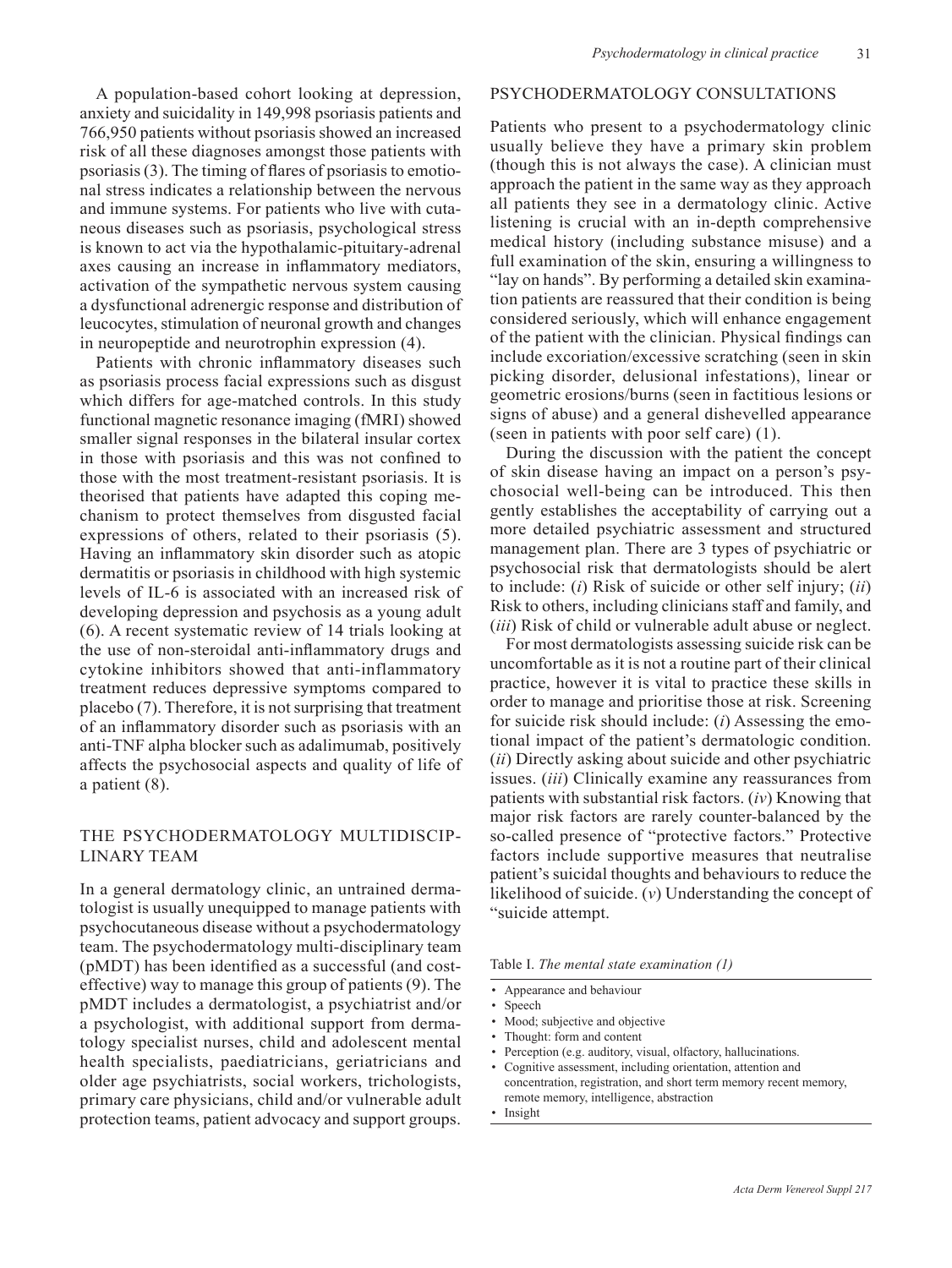Dermatologists should aim to cover all aspects of a psychocutaneous history and perform a mental state examination for each patient. This may take several clinic visits (1). Patients must be re-assured that discussions are confidential and that only when necessary do we share information with other health-care providers (Table I).

Engaging patients with psychocutaneous disease is crucial. It is also important to fully involve the primary care physician so that everyone in the pMDT is fully informed in order to reinforce treatment choices and instil confidence in the patient.

The extent of skin disease does not necessarily relate to the extent of psychosocial co-morbidities. A patient's quality of life is increasingly understood as essential to a clinician's management of patients with dermatological disease. Health-related quality of life is therefore the patient's assessment of the effect of their skin disease and treatment on their physical, psychological, social position and overall well-being. Quality of life tools can be: adult dermatology specific (e.g. the Dermatology Life Quality Index, DLQI) (10) or child dermatology specific (e.g. The Children's Dermatology Life Quality Index CDLQI) (11), psychiatry or psychology specific (eg. the Person Centred Dermatology Self-Care Index, PeDeSI (12)) or disease specific (eg. Psoriasis Disability Index) (13). Increasingly it is recognised that quality of life changes are not confined to the patient and this is recognised through the use of the family specific Dermatitis Family Impact (DFI) questionnaire (14).

Patients with a primary psychiatric disorder may not have insight and therefore will usually not engage with mental health specialities without the engagement of a dermatologist. Therefore there is a definite need for dermatology departments to have a specialist trained in psychocutaneous medicine for this population of patients. The cohort of patients with psychosocial impairment due to skin disease also need specialist multi-disciplinary team input, often requiring involvement from psychology and psychiatric colleagues. By providing psychological support within a dermatology department this care is "normalised" within a "normal" healthcare setting. There is also mounting evidence that an early identification of patients with a primary psychiatric condition, by primary care physicians and/ or dermatologists is a cost effective way of utilising resources, by direct referral to specialist psychodermatology services. The savings are largely due to the reduction in extensive and often unnecessary investigations, specialist referrals and 'doctor shopping (15). A study looking at the cost-effectiveness of managing patients with dermatitis artefacta in a dedicated psychodermatology clinic compared to costs incurred prior to referral found on average a saving of £6,853 per patient per year (16). Despite this currently only 8 trusts in the United Kingdom have a lead consultant with an interest in psychodermatology (15, 17).

### PSYCHODERMATOLOGY CLINIC MODELS

There are different working models in which a psychodermatology service can be implemented including: (*i*) A dermatologist who refers a patient to a psychiatrist or psychologist who is in an adjacent room. (*ii*) A dermatologist who refers a patient to a psychiatrist or psychologist who is in a remote clinic. (*iii*) A dermatologist who has a psychiatrist sitting in clinic at the same time and a patient is seen by both specialists concurrently (1, 15).

Factors influencing the type of model delivered include finance and keenness of colleagues. Practically to set up a service we recommend the following:

- *Financial investment*: It may be mistakenly perceived by hospital managers to be a costly clinic as can involve more than one health care professional and consultation times per patient need to be longer. Evidence is emerging of the cost-effectiveness of running these clinics as there is often a hidden layer of resources used prior to them been successfully treated in psychodermatology clinics.
- *Psychodermatology multi-disciplinary team*: Access to training is essential to ensure expertise in this area is gained and disseminated for the training of colleagues.
- *Consultation times*: Due to the nature of the complexity of the conditions seen in these clinics 45 min is often required to see new referrals and 20 min for follow-up patients. Psychology colleagues often require hour appointments to see patients.
- *Multi-disciplinary team discussions* are vital to coordinating care for these patients between health professionals. Time needs to be set aside for this.
- *Facilities*: Consultation and counselling rooms are well suited for the dermatology outpatient setting. Ideally a quiet room which is not disturbed is necessary for psychological interventions. Joint healthcare clinics need to be in a room big enough for clinicians and the patient and next of kin (1, 2).

Psychological interventions include basic therapies such as psychoeducation, self-help treatments, relaxation, social skills training and more complex therapies such as habit reversal and cognitive behavioural therapy (CBT) (1). Habit reversal therapy initially draws the patient's attention to a habit they may not be aware of. Therapy then focuses on developing alternative strategies. Treatment in CBT is centred around challenging negative automatic thoughts and developing alternative responses. CBT has been shown to be a tool that can be used for conditions encountered in psychodermatology clinics, such as body dysmorphic disorder (18).

### TRAINING IN PSYCHODERMATOLOGY

Training in, and updating, clinical psychodermatology practice is crucial. In the UK there has been clear deli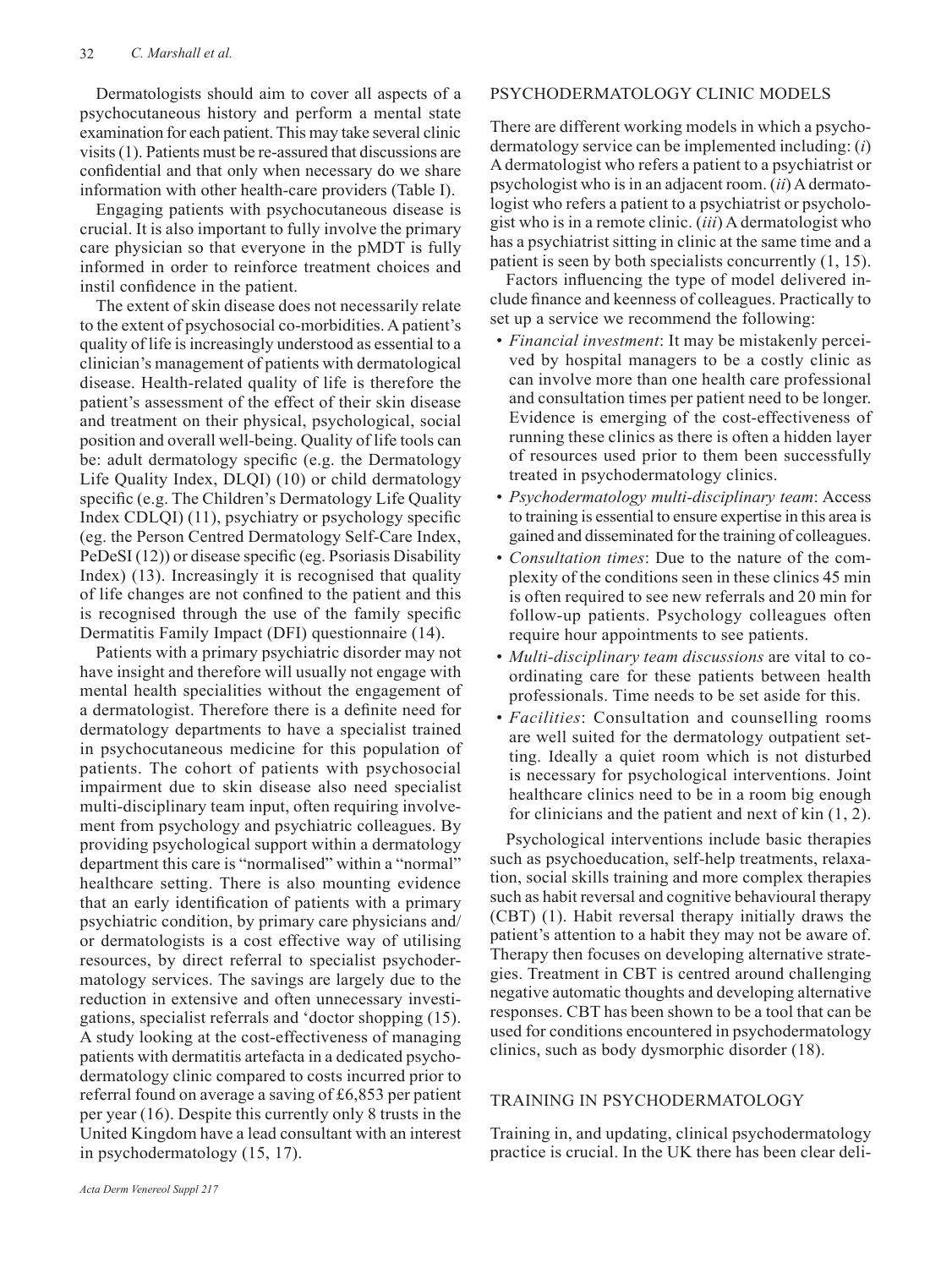neation of the need for trainee dermatologists to train in psychodermatology, but, until recently, very little by way of formalised training. Training has been, until recently, largely from case-based discussions with general dermatologists together with experience from undergraduate psychiatry training. Because psychodermatology includes expertise from dermatology, psychiatry and psychology, basic training in all these disciplines is important in fully training a dermatologist. In addition, advanced training schools for dermatologists with a special interest in psychodermatology are being developed across Europe. Current training available for those interested in psychodermatology include:

- The annual UK Specialist Registrar and Newer Consultant Psychodermatology training course. (anthony.bewley@bartshealth.nhs.uk).
- Courses by the British Dermatological Nursing Group (BDNG). (www.bdng.org.uk/about/).
- The European Society for Dermatology and Psychiatry (ESDaP). (www.eadv.org).
- The mind and the skin course at the University of Hertfordshire. (m.flanagan@herts.ac.uk).
- There is also an annual psychodermatology UK meeting. (www.bad.org.uk/Events) (2).

# PSYCHOPHARMACOLOGY

Psychopharmacology may relate to psychodermatology in the following ways. It may be necessary to prescribe psychiatric medication for psychodermatological conditions, or medications used to treat dermatological conditions may have psychiatric consequences. Finally medications used in for psychiatric disease may lead to dermatological consequences (Tables II and III).

Table II*. A few examples of medications used in both psychiatric and dermatological practice and their possible dermatological and psychiatric consequences, respectively*

Patients with skin condition secondary to their psychotropic medication (both adults and children):

- *Lithium* can cause hair loss, folliculitis, acne, nail pigmentation, precipitation or exacerbation of psoriasis
- *Lamotrigine* can cause Stevens-Johnson syndrome, toxic epidermal necroysis, angioedema
- *Tricyclic antidepressants* can cause photosensitivity
- *Antipsychotics* can cause photosensitivity, urticarial, maculopapular rash, petechiae, oedema

Medications for skin disease causing psychiatric consequences (both adults and children):

- *Antihistamines* can cause depression, extrapyramidal symptoms, confusion
- *Antimalarials such as hydroxychloroquine* can cause affective disorders and psychosis
- *Dapsone* can cause psychotic disorders
- *Dianette* used in acne can cause depression and anxiety
- *Isotretinoin* can cause affective disorders including depression and suicidal ideation

#### Table III. *Specific areas within psychodermatology*

Primary psychiatric conditions that present with skin disease (both adults and children)

- Delusional infestation
- Dermatitis artefacta
- Trichotillomania
- Body dysmorphic disorder
- Neurotic excoriation
- Anxiety and depression in dermatology

A primary dermatological condition with secondary psychosocial comorbidities or who require psychological support with their skin disease (both adults and children):

- Inflammatory skin conditions, e.g. psoriasis, atopic dermatitis, acne
- Hair disorders, e.g. alopecia areata, male pattern balding, female pattern balding and chemotherapy-related hair loss
- Psychodermato-oncology (looking at psychosocial, emotional and behavioural factors associated with a diagnosis of a skin cancer and its treatment)
- Anxiety and depression in dermatology

Clinicians need to become familiar and comfortable with prescribing anti-depressants and antipsychotics, as these two classes of drugs are used to treat many of the conditions seen in psychodermatology clinics (1).

*Folie a deux/en famille* is a well-documented phenomenon seen in patients with delusional infestations where the belief is shared with family members or friends. A recent case published describe the case of a mother with delusional infestation whose children shared her belief and explored the child protection issues associated with it (19).

#### RESEARCH

Happily there is a growing body of research in psychodermatology. Until recently research in psychodermatology has largely been observational. But there are centres who are actively researching the basic science of psychodermatological disease (5), as well as clinical research. There is only one randomised controlled clinical trial on delusional infestations in psychodermatology, and there are a host of reasons why such research is difficult. But Cochrane reviews of such research are beginning to emerge (20). Perhaps the focus of future research should centre on the overall management and treatment of psychodermatology patients and establishing national guidelines (1).

Data is required to inform future provision of psychological services for patients who are currently undersupported as well as providing evidence for the efficacy of interventions not only for patients with psoriasis shown by Moon et al. (21) but would also be helpful for the holistic management of our patients.

#### **CONCLUSION**

Psychodermatology is an emerging, exciting field within dermatology. There is both a need for research